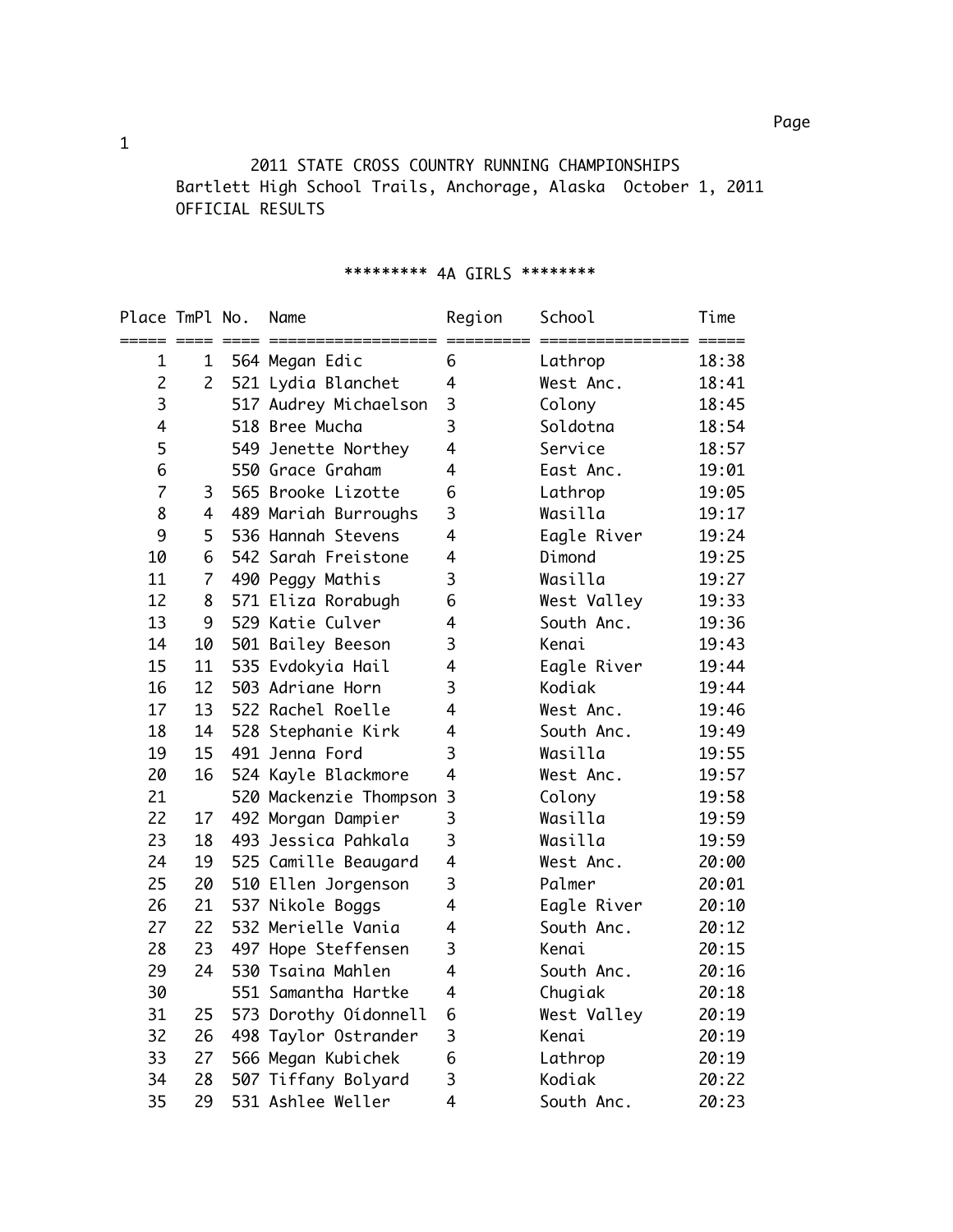| 36                   | 30 |  | 526 Claire Walker        | 4              | West Anc.   | 20:25 |
|----------------------|----|--|--------------------------|----------------|-------------|-------|
| 37                   |    |  | 519 Danielle McCormick 3 |                | Soldotna    | 20:32 |
| 38                   |    |  | 31 572 Jill Phillips     | 6              | West Valley | 20:35 |
| 39                   | 32 |  | 552 Sidney Browning      | 5              | Juneau      | 20:38 |
| 40                   | 33 |  | 504 Leah Cawthorn        | 3              | Kodiak      | 20:38 |
| 41                   |    |  | 34 511 Hana Bohman       | 3              | Palmer      | 20:40 |
| 42                   | 35 |  | 495 Riley Burroughs      | 3              | Wasilla     | 20:44 |
| 43                   | 36 |  | 553 Martina Miller       | 5              | Juneau      | 20:46 |
| 44                   | 37 |  | 499 Noelle Schmitter-S 3 |                | Kenai       | 20:47 |
| 45                   | 38 |  | 527 Hailee Brown         | 4              | West Anc.   | 20:49 |
| 46                   |    |  | 39 534 Chloe Cook        | 4              | South Anc.  | 20:52 |
| 47                   |    |  | 40 544 Sara Falconer     | 4              | Dimond      | 20:54 |
| 48                   | 41 |  | 533 Kelly Yanoshek       | $\overline{4}$ | South Anc.  | 20:56 |
| 49                   |    |  | 42 538 Sierra Richardson | 4              | Eagle River | 20:59 |
| 50                   | 43 |  | 505 Marley Wilkins       | 3              | Kodiak      | 21:05 |
| 10/01/2011<br>3:11PM |    |  |                          |                |             |       |

| West Anc.   | 20:25 |
|-------------|-------|
| Soldotna    | 20:32 |
| West Valley | 20:35 |
| Juneau      | 20:38 |
| Kodiak      | 20:38 |
| Palmer      | 20:40 |
| Wasilla     | 20:44 |
| Juneau      | 20:46 |
| Kenai       | 20:47 |
| West Anc.   | 20:49 |
| South Anc.  | 20:52 |
| Dimond      | 20:54 |
| South Anc.  | 20:56 |
| Eagle River | 20:59 |
| Kodiak      | 21:05 |
|             |       |

Page

## 2

## 2011 STATE CROSS COUNTRY RUNNING CHAMPIONSHIPS Bartlett High School Trails, Anchorage, Alaska October 1, 2011

## \*\*\*\*\*\*\*\*\* 4A GIRLS \*\*\*\*\*\*\*\*

| Place TmPl No. |     | Name                  | Region | School      | Time  |
|----------------|-----|-----------------------|--------|-------------|-------|
|                |     |                       |        |             |       |
| 51             |     | 578 Kelly Schmitz     | 6      | North Pole  | 21:06 |
| 52             | 44  | 574 Sarah Lilly       | 6      | West Valley | 21:10 |
| 53             | 45  | 554 Karissa Jackson   | 5      | Juneau      | 21:11 |
| 54             | 46  | 546 Madison Imig      | 4      | Dimond      | 21:15 |
| 55             | 47  | 509 Sarah Ng          | 3      | Kodiak      | 21:17 |
| 56             | 48  | 512 Heidi Hanna       | 3      | Palmer      | 21:22 |
| 57             |     | 561 Geneva Peters     | 5      | Ketchikan   | 21:23 |
| 58             | 49  | 494 Mandi Rinngenberg | 3      | Wasilla     | 21:24 |
| 59             | 50  | 569 Sydney Stone      | 6      | Lathrop     | 21:27 |
| 60             |     | 560 Courtney Gallaway | 5      | Ketchikan   | 21:30 |
| 61             | 51. | 568 Charlene Davis    | 6      | Lathrop     | 21:47 |
| 62             | 52  | 506 McKenzie Barnett  | 3      | Kodiak      | 21:57 |
| 63             | 53  | 556 Sarah McDermott   | 5      | Juneau      | 22:00 |
| 64             | 54  | 540 Chris Bottini     | 4      | Eagle River | 22:03 |